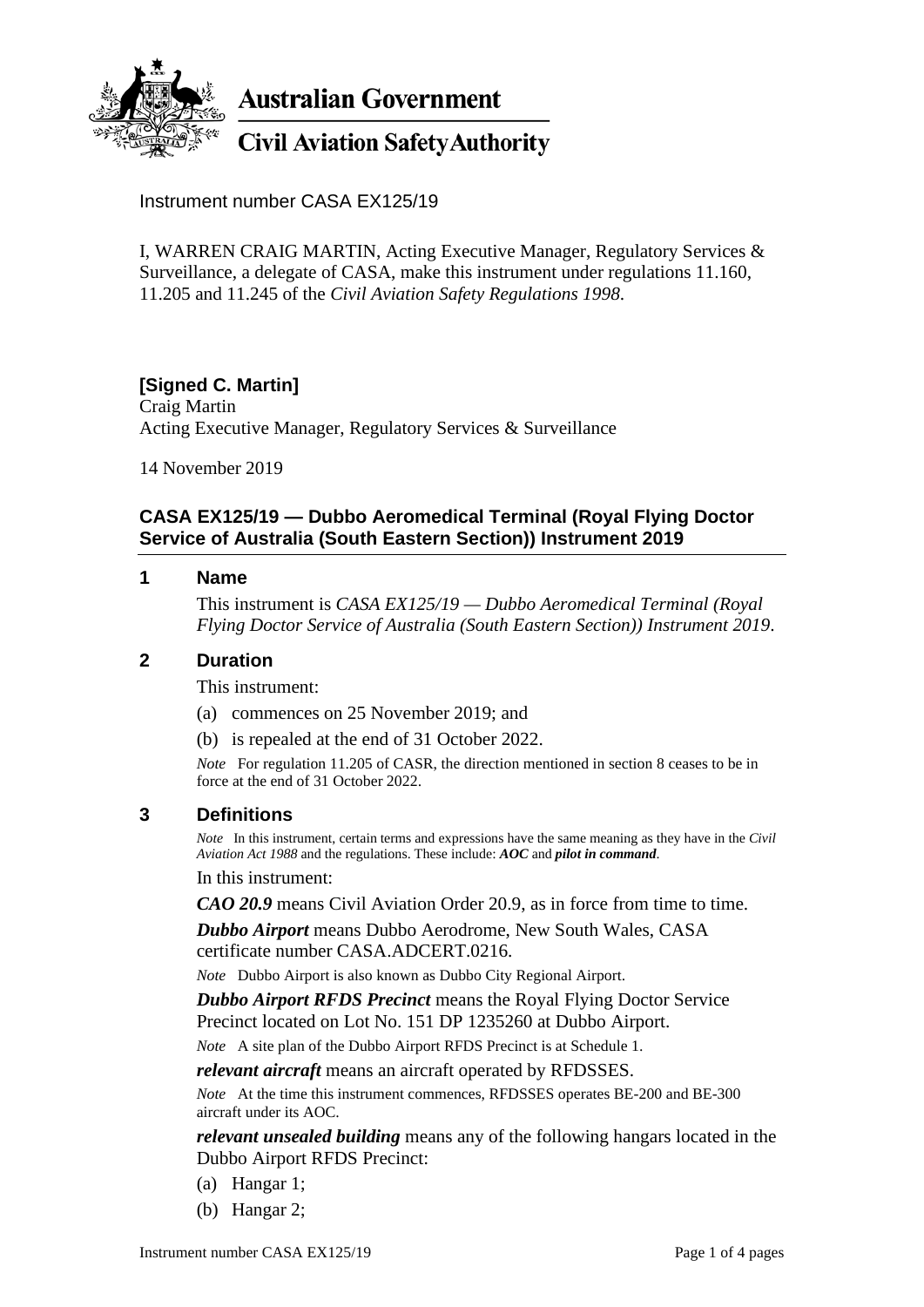- (c) Hangar 3;
- (d) Hangar 4.

*Note* See Schedule 1 for a diagram of the hangars. The RFDSSES operations manual refers to the hangars as shelters.

*RFDSSES* means Royal Flying Doctor Service of Australia (South Eastern Section), ARN 200045.

*RFDSSES operations manual* means the *Royal Flying Doctor Service South Eastern Section Operations Manual AVM001*, Version 3.2, effective 25 November 2019, as existing at the time this instrument commences.

# **4 Application**

This instrument applies in relation to RFDSSES.

# **5 Exemptions — fuelling**

Relevant aircraft with maximum take-off weight exceeding 5 700 kg

- (1) RFDSSES and the pilot in command of a relevant aircraft with a maximum take-off weight exceeding 5 700 kg are exempt from compliance with subregulation  $235(7A)$  of CAR, to the extent that the subregulation requires compliance with subparagraph 4.1.1 (d) of CAO 20.9 in relation to fuelling the aircraft within 15 metres of a relevant unsealed building.
- (2) The pilot in command of a relevant aircraft with a maximum take-off weight exceeding 5 700 kg is exempt from compliance with subregulation 235 (8) of CAR, to the extent that the subregulation requires compliance with subparagraph 4.1.1 (d) of CAO 20.9 in relation to fuelling the aircraft within 15 metres of a relevant unsealed building.

Relevant aircraft with maximum take-off weight not exceeding 5 700 kg

- (3) RFDSSES and the pilot in command of a relevant aircraft with a maximum take-off weight not exceeding 5 700 kg are exempt from compliance with subregulation 235 (7A) of CAR, to the extent that the subregulation requires compliance with subparagraph 4.1.1 (e) of CAO 20.9 in relation to fuelling the aircraft within 9 metres of a relevant unsealed building.
- (4) The pilot in command of a relevant aircraft with a maximum take-off weight not exceeding 5 700 kg is exempt from compliance with subregulation 235 (8) of CAR, to the extent that the subregulation requires compliance with subparagraph 4.1.1 (e) of CAO 20.9 in relation to fuelling the aircraft within 9 metres of a relevant unsealed building.
- (5) The exemptions mentioned in subsections (1) and (3) are subject to the conditions mentioned in section 7.

# **6 Exemption — starting, or operating, engine**

Relevant aircraft with maximum take-off weight exceeding 5 700 kg

(1) The pilot in command of a relevant aircraft with a maximum take-off weight exceeding 5 700 kg is exempt from compliance with subparagraph 5.1.4 (d) of CAO 20.9 in relation to starting, or operating, the engine of the aircraft within 15 metres of a relevant unsealed building.

Relevant aircraft with maximum take-off weight not exceeding 5 700 kg

(2) The pilot in command of a relevant aircraft with a maximum take-off weight not exceeding 5 700 kg is exempt from compliance with subparagraph 5.1.4 (e) of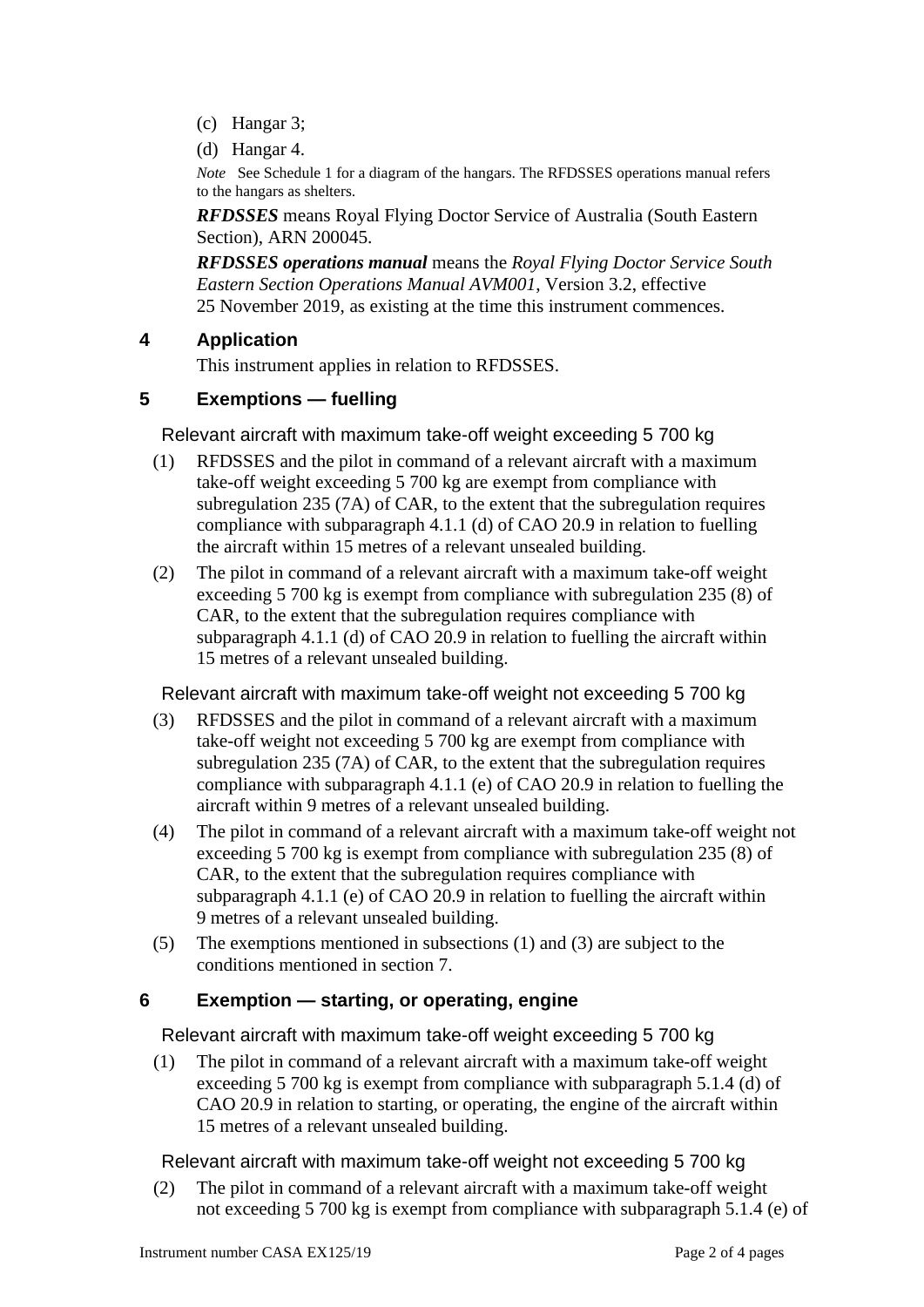CAO 20.9 in relation to starting, or operating, the engine of the aircraft within 8 metres of a relevant unsealed building.

*Note* The pilot in command must comply with the instructions in the RFDSSES operations manual that relate to starting, or operating, the engine of a relevant aircraft — see subregulation 215 (9) of CAR. Subject to this section, the pilot must also comply with the requirements of subsection 5 of CAO 20.9 that apply to the pilot.

#### **7 Conditions — fuelling**

(1) RFDSSES must ensure that fuelling of the aircraft is conducted in accordance with the RFDSSES operations manual.

*Note* Subject to subsections 5 (1) and (3), RFDSSES must also comply with the requirements of subsection 4 of CAO 20.9 that apply to RFDSSES as the operator of the relevant aircraft.

- (2) RFDSSES must ensure that a copy of this instrument is included in the RFDSSES operations manual.
- (3) RFDSSES must not, without CASA's prior written approval, amend any part of the RFDSSES operations manual that relates to fuelling the aircraft within the Dubbo Airport RFDS Precinct.

*Note* In accordance with section 46AA of the *Acts Interpretation Act 1901*, this instrument incorporates the version of the RFDSSES operations manual mentioned in section 2, as existing at the time this instrument commences.

#### **8 Direction — starting, or operating, engine**

For subregulation 11.245 (1) of CASR, RFDSSES must not, without CASA's prior written approval, amend any part of the RFDSSES operations manual that relates to starting, or operating, the engine of a relevant aircraft within the Dubbo Airport RFDS Precinct.